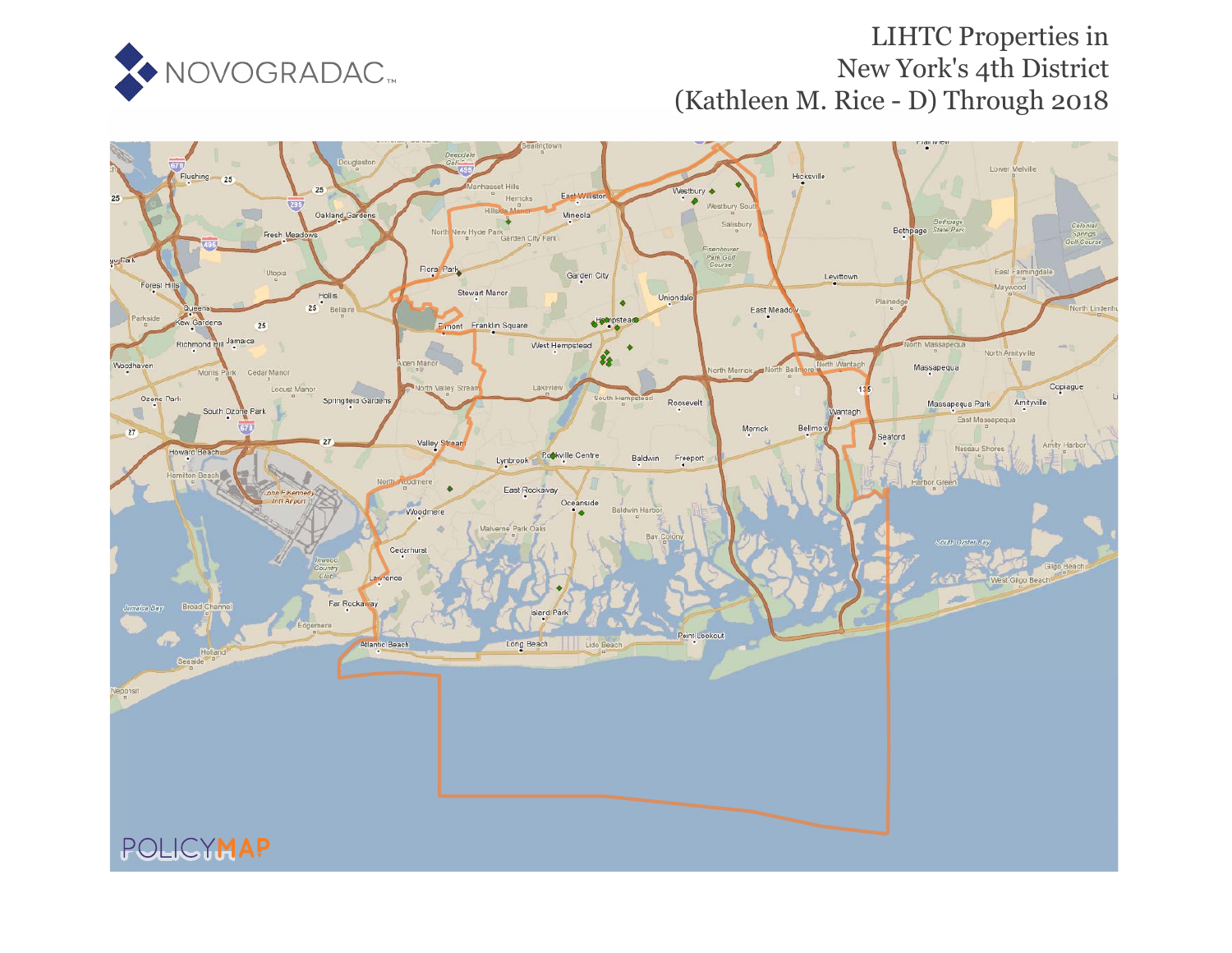## LIHTC Properties in New York's 4th District Through 2018

| <b>Project Name</b>                                      | <b>Address</b>                                               | City                              | <b>State</b>     | <b>Zip Code</b> | <b>Nonprofit</b><br><b>Sponsor</b> | <b>Allocation</b><br>Year | <b>Annual</b><br><b>Allocated</b><br><b>Amount</b> | <b>Year PIS</b> | <b>Construction Type</b>                         | <b>Total</b><br><b>Units</b> | Low<br><b>Income</b><br><b>Units</b> | <b>Rent or</b><br><b>Income</b><br><b>Ceiling</b> | <b>Credit %</b>                              | <b>Tax-Exempt</b><br><b>Bond</b> | <b>HUD Multi-Family</b><br>Financing/<br><b>Rental Assistance</b> |
|----------------------------------------------------------|--------------------------------------------------------------|-----------------------------------|------------------|-----------------|------------------------------------|---------------------------|----------------------------------------------------|-----------------|--------------------------------------------------|------------------------------|--------------------------------------|---------------------------------------------------|----------------------------------------------|----------------------------------|-------------------------------------------------------------------|
| <b>CLINTON PLAZA</b><br><b>SENIOR HOUSING</b><br>PROJECT | 400 FULTON<br>AVE                                            | <b>HEMPSTEAD</b>                  | $_{\mathrm{NY}}$ | 11550           |                                    | 2005                      | \$614,951                                          | 2005            | Both New Construction $\,$ 106 $\,$ and A/R $\,$ |                              | 106                                  | 60% AMGI                                          | 70 % present<br>value                        |                                  |                                                                   |
| <b>MILL RIVER</b><br><b>RESIDENCES</b>                   | 15 MEEHAN LN                                                 | <b>ROCKVILLE</b><br><b>CENTRE</b> | $_{\mathrm{NY}}$ | 11570           | No                                 | 2005                      | \$854,847                                          | 2006            | Acquisition and Rehab 175                        |                              | 175                                  | 60% AMGI                                          | $30\,\%$ present $\,$ $\rm Yes$<br>value     |                                  |                                                                   |
| PARK LAKE APTS                                           | 21 MLK DR                                                    | <b>HEMPSTEAD</b>                  | $_{\mathrm{NY}}$ | 11550           | No                                 | 2005                      | \$1,271,290                                        | 2006            | Acquisition and Rehab 240                        |                              | 240                                  | 60% AMGI                                          | 30 % present $\gamma_{\rm{es}}$<br>value     |                                  |                                                                   |
| <b>JACKSON TERRACE</b>                                   | 100 TER AVE                                                  | <b>HEMPSTEAD</b>                  | N <sub>Y</sub>   | 11550           | No                                 | 2010                      | \$1,557,608                                        | 2006            | Acquisition and Rehab 417                        |                              | 417                                  | 60% AMGI                                          | $30$ % present $\rm\thinspace\,Yes$<br>value |                                  |                                                                   |
| <b>WOODSEDGE APTS</b>                                    | $130\rm\,JERUSALEM$ $\rm{HEMPSTEAD}$<br>$\operatorname{AVE}$ |                                   | $_{\mathrm{NY}}$ | 11550           | $\mathbf{No}$                      | 2005                      | \$354,096                                          | 2007            | Acquisition and Rehab 128                        |                              | 128                                  | 60% AMGI                                          | $30$ % present $\,$ $\rm Yes$<br>value       |                                  |                                                                   |
| <b>APEX II</b>                                           | 514 UNION AVE WESTBURY                                       |                                   | $_{\mathrm{NY}}$ | 11590           | Yes                                | 2007                      | \$648,115                                          | 2008            | <b>New Construction</b>                          | 35                           | $\bf 35$                             | 50% AMGI                                          | 70 % present $\hbox{~No}$<br>value           |                                  |                                                                   |
| ROCKVILLE APTS                                           | 160 N CENTRE<br>AVE                                          | ROCKVILLE<br><b>CENTRE</b>        | $_{\mathrm{NY}}$ | 11570           | $\mathbf{N}\mathbf{o}$             | 2008                      | \$1,485,035                                        | 2010            | Acquisition and Rehab 153                        |                              | 153                                  | 60% AMGI                                          | $30\,\%$ present $\,$ Yes value              |                                  |                                                                   |
| CATHEDRAL PLACE                                          | 1020 PROSPECT<br>$\operatorname{\mathbf{AVE}}$               | <b>WESTBURY</b>                   | $_{\mathrm{NY}}$ | 11590           | No                                 | 2013                      | \$786,743                                          | 2013            | New Construction                                 | 35                           | $\bf{0}$                             | 60% AMGI                                          | $70\,\%$ present $\,$ No value               |                                  |                                                                   |
| <b>DENTON GREEN</b><br><b>HOUSING</b>                    | 500 DENTON<br>AVE                                            | NEW HYDE PARK NY                  |                  | 11040           | Yes                                | 2013                      | \$998,027                                          | 2013            | Acquisition and Rehab 91                         |                              | $\mathbf 0$                          | 60% AMGI                                          | $70$ % present $$\rm \, No$$ value           |                                  |                                                                   |
| ABBEY MANOR SPECIAL<br>NEEDS APARTMENTS                  | 4005-4009, 4029<br><b>LONG BEACH</b><br><b>ROAD</b>          | <b>ISLAND PARK</b>                | $_{\mathrm{NY}}$ | 11558           | Yes                                | 2012                      | \$904,132                                          | 2013            | Acquisition and Rehab 50                         |                              | 50                                   | 60% AMGI                                          | 70 % present $\hbox{~No}$<br>value           |                                  | No                                                                |
| <b>BROOKE POINTE AT</b><br><b>VALLEY STREAM</b>          | 100 GIBSON<br><b>BLVD</b>                                    | <b>VALLEY STREAM</b>              | NY               | 11581           | No                                 | 2015                      | \$624,130                                          | 2017            | New Construction                                 | 39                           | 29                                   | 60% AMGI                                          | 70 % present<br>value                        |                                  | No                                                                |
| <b>ADAMS COURT</b>                                       | <b>GROVE ST</b>                                              | <b>HEMPSTEAD</b>                  | $_{\mathrm{NY}}$ |                 |                                    | 2009                      | \$517,908                                          | 2009            | <b>Acquisition and Rehab</b>                     | 84                           |                                      | 79 60% AMGI                                       | $30\,\%$ present $\,$ Yes value              |                                  |                                                                   |
| <b>BEDELL TERRACE</b>                                    | 91 TER AVE                                                   | <b>HEMPSTEAD</b>                  | NY.              | 11550           |                                    | 2009                      | \$1,536,788                                        | 2010            | Acquisition and Rehab 245                        |                              | 241                                  | 60% AMGI                                          | $30\,\%$ present $\,$ Yes value              |                                  |                                                                   |

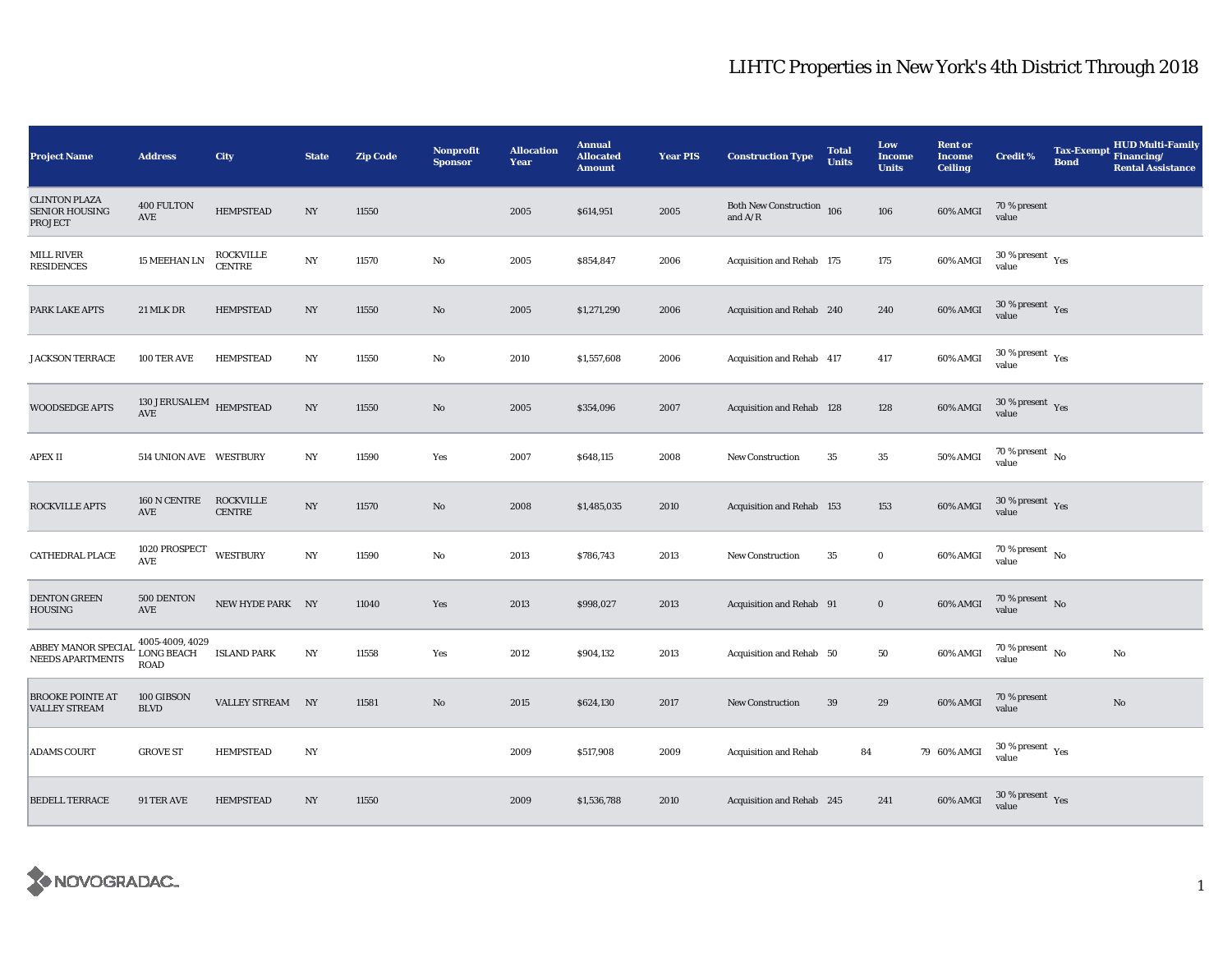## LIHTC Properties in New York's 4th District Through 2018

| <b>Project Name</b>                          | <b>Address</b>                                    | City             | <b>State</b>     | <b>Zip Code</b> | Nonprofit<br><b>Sponsor</b> | <b>Allocation</b><br>Year | <b>Annual</b><br><b>Allocated</b><br><b>Amount</b> | <b>Year PIS</b>      | <b>Construction Type</b> | <b>Total</b><br><b>Units</b> | Low<br><b>Income</b><br><b>Units</b> | <b>Rent or</b><br><b>Income</b><br><b>Ceiling</b> | <b>Credit %</b>                      | Tax-Exempt Financing/<br><b>Bond</b> | <b>HUD Multi-Family</b><br><b>Rental Assistance</b> |
|----------------------------------------------|---------------------------------------------------|------------------|------------------|-----------------|-----------------------------|---------------------------|----------------------------------------------------|----------------------|--------------------------|------------------------------|--------------------------------------|---------------------------------------------------|--------------------------------------|--------------------------------------|-----------------------------------------------------|
| <b>PROSPECT HEIGHTS</b>                      | 733765<br>PROSPECT AVE                            | <b>WESTBURY</b>  | NY               |                 |                             | 2006                      | \$800,000                                          | 2010                 | <b>New Construction</b>  | 50                           | 49                                   | 60% AMGI                                          | $70\,\%$ present $\,$ No value       |                                      |                                                     |
| PINE TOWN HOMES                              | 37 PINE ST                                        | <b>OCEANSIDE</b> | $_{\mathrm{NY}}$ | 11572           |                             | 2011                      | \$992,510                                          | 2011                 | Acquisition and Rehab 0  |                              | $\bf{0}$                             | 60% AMGI                                          | $30\,\%$ present $\,$ Yes value      |                                      |                                                     |
| TWIN OAKS APTS                               | 7 MANOR AVE                                       | <b>HEMPSTEAD</b> | NY               | 11550           |                             | 2010                      | \$1,047,827                                        | 2011                 | Acquisition and Rehab 95 |                              | 94                                   | 60% AMGI                                          | $30\,\%$ present $\,$ Yes value      |                                      |                                                     |
| <b>GREATER HEMPSTEAD</b>                     | 261 SOUTH<br>FRANKLIN ST                          | <b>HEMPSTEAD</b> | $_{\mathrm{NY}}$ | 11550           |                             | 2012                      | \$1,130,331                                        | 2014                 | New Construction         | 100                          | 99                                   | 60% AMGI                                          | $30\,\%$ present $\,$ Yes value      |                                      |                                                     |
| <b>COLONNA HOUSE</b>                         | 123 W<br><b>COLUMBIA ST</b>                       | <b>HEMPSTEAD</b> | $_{\mathrm{NY}}$ | 11550           |                             | 1994                      | \$0                                                | 1995                 | Acquisition and Rehab 36 |                              | 36                                   |                                                   | $70$ % present $\,$ No $\,$<br>value |                                      |                                                     |
| <b>RIVOLI HOUSE</b>                          | $40\,\rm{W}$ COLUMBIA $\,$ HEMPSTEAD<br><b>ST</b> |                  | $_{\mathrm{NY}}$ | 11550           |                             | 1996                      | \$0                                                | 1998                 | New Construction         | 112                          | 111                                  |                                                   | $70\,\%$ present $\,$ No value       |                                      |                                                     |
| ST HEDWIG'S GARDENS 8 LINDEN AVE FLORAL PARK |                                                   |                  | $_{\mathrm{NY}}$ | 11001           |                             | 1997                      | \$0                                                | 1998                 | Acquisition and Rehab 27 |                              | 27                                   |                                                   | $70\,\%$ present $\,$ No value       |                                      |                                                     |
| THE ANTIOCH CITADEL 107 JAMES L L            |                                                   | <b>HEMPSTEAD</b> | NY               | 11550           |                             | 1998                      | \$0                                                | 2000                 | <b>New Construction</b>  | 36                           | 36                                   |                                                   | $70\,\%$ present $\,$ No value       |                                      |                                                     |
| UNION SENIOR CITIZEN ST SERANKLIN HEMPSTEAD  |                                                   |                  | $_{\mathrm{NY}}$ | 11550           |                             | 2000                      | \$0                                                | 2002                 | New Construction         | 57                           | 56                                   |                                                   | $70\,\%$ present $\,$ No value       |                                      |                                                     |
| APEX SENIOR CITIZENS 498 UNION AVE WESTBURY  |                                                   |                  | NY               | 11590           |                             | 2001                      | \$0                                                | 2003                 | Acquisition and Rehab 38 |                              | $37\,$                               |                                                   | 70 % present $\hbox{~No}$<br>value   |                                      |                                                     |
| PARKSIDE GARDEN VILI 63 ELM AVE              |                                                   | <b>HEMPSTEAD</b> | $_{\mathrm{NY}}$ | 11550           |                             | Insufficient<br>Data      | $\$0$                                              | Insufficient<br>Data | Not Indicated            | 79                           | $\bf{0}$                             |                                                   | Not<br>Indicated                     |                                      |                                                     |
|                                              |                                                   |                  |                  |                 |                             |                           |                                                    |                      |                          |                              |                                      |                                                   |                                      |                                      |                                                     |
| 24 Projects Reported                         |                                                   |                  |                  |                 |                             |                           | \$16,124,338                                       |                      |                          | 2,428                        | 2,198                                |                                                   |                                      |                                      |                                                     |